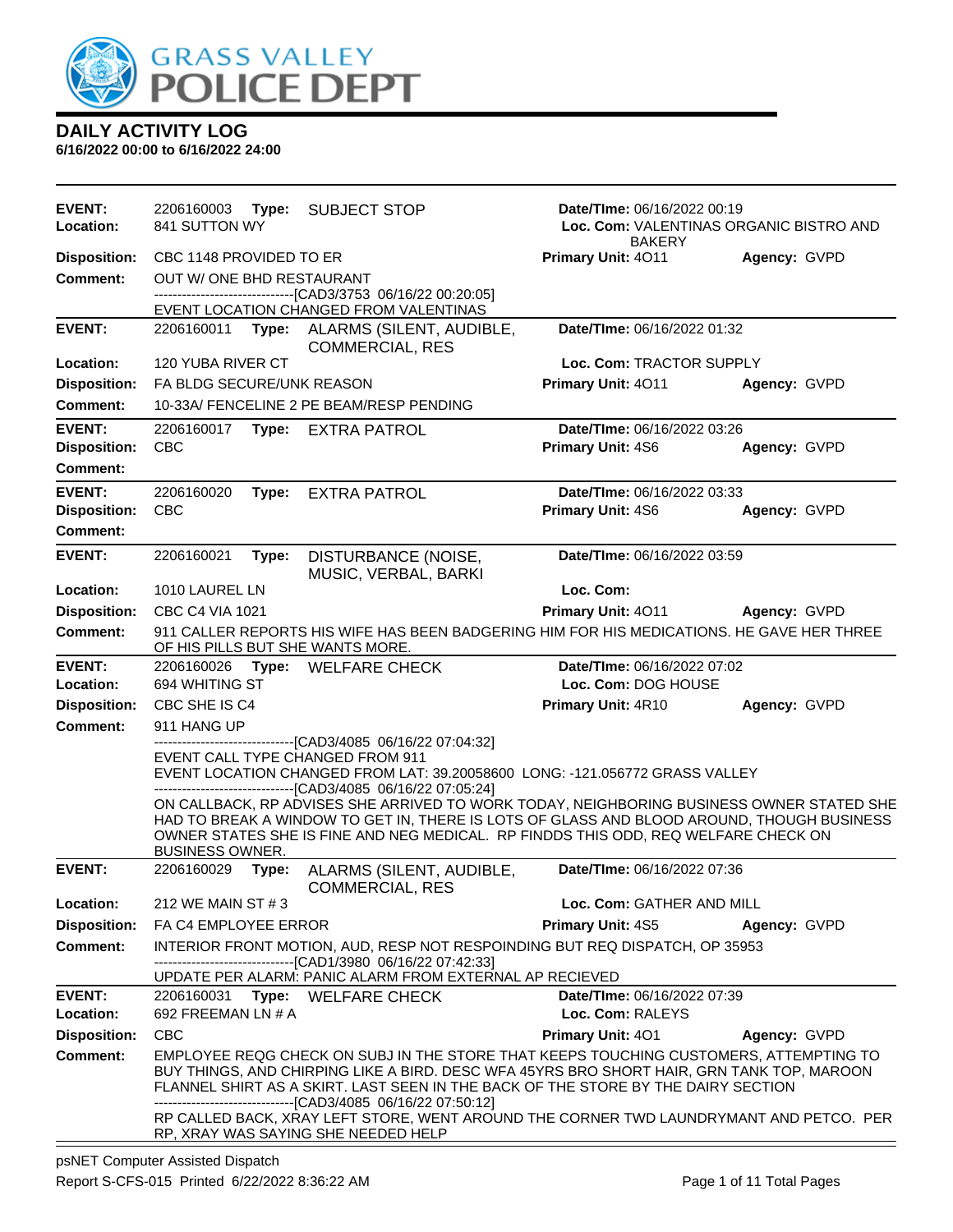

| <b>EVENT:</b>              | 2206160033                                       |       | Type: COMMUNITY POLICING<br><b>ACTION</b>                                                                                                                           | Date/TIme: 06/16/2022 07:48              |              |
|----------------------------|--------------------------------------------------|-------|---------------------------------------------------------------------------------------------------------------------------------------------------------------------|------------------------------------------|--------------|
| Location:                  | 125 NEAL ST                                      |       |                                                                                                                                                                     | Loc. Com: E DANIELS PARK                 |              |
| <b>Disposition:</b>        | <b>CBC</b>                                       |       |                                                                                                                                                                     | <b>Primary Unit: 402</b>                 | Agency: GVPD |
| Comment:                   |                                                  |       | --------------------------------[CAD2/3675 06/16/22 07:53:46]<br>EVENT LOCATION CHANGED FROM 125 NEAL ST<br>-------------------------------[4O2/MDT 06/16/22 08:09] |                                          |              |
|                            |                                                  |       | GRAFFITI REMOVAL FROM PICNIC TABLETOP                                                                                                                               |                                          |              |
| <b>EVENT:</b>              | 2206160034                                       | Type: | ALARMS (SILENT, AUDIBLE,<br><b>COMMERCIAL, RES</b>                                                                                                                  | Date/TIme: 06/16/2022 07:57              |              |
| Location:                  | 275 DORSEY DR                                    |       |                                                                                                                                                                     | Loc. Com: GRASS VALLEY TERRACE APTS      |              |
| <b>Disposition:</b>        | HBD LOG PER 4S5                                  |       |                                                                                                                                                                     | <b>Primary Unit:</b>                     | Agency: GVPD |
| <b>Comment:</b>            | <b>AUDIBLE</b><br><b>NEGATIVE RESP</b><br>OP 113 |       | INTEREIOR EXIT FRONT DOOR/ OFFICE MOTION/ BACK ROOM MOTION<br>---------------------------------[CAD3/4085 06/16/22 07:59:24]                                        |                                          |              |
|                            |                                                  |       | EVENT LOCATION CHANGED FROM 275 DORSEY DR 21 GV<br>***** EVENT CLOSED BY CAD1 WITH COMMENT-LOG PER 4S5                                                              |                                          |              |
| <b>EVENT:</b><br>Location: | 692 FREEMAN LN                                   |       | 2206160037 Type: FOLLOWUP                                                                                                                                           | Date/TIme: 06/16/2022 08:12<br>Loc. Com: |              |
| <b>Disposition:</b>        | <b>CBC</b>                                       |       |                                                                                                                                                                     | <b>Primary Unit: 401</b>                 | Agency: GVPD |
| <b>Comment:</b>            |                                                  |       | SUBJ FROM EARLIER BACK IN THE STORE DOING SAME THINGS. PER RP SHE WAS ASKING FOR HELP.                                                                              |                                          |              |
| <b>EVENT:</b>              | 2206160041                                       | Type: | ANIMALS (ABUSE, LOOSE,<br>FOUND, INJURED)                                                                                                                           | Date/TIme: 06/16/2022 08:28              |              |
|                            |                                                  |       |                                                                                                                                                                     |                                          |              |
| Location:                  | 49/20 RAMP STATE/DORSEY DR                       |       |                                                                                                                                                                     | Loc. Com: SB                             |              |
| <b>Disposition:</b>        | <b>CBC</b>                                       |       |                                                                                                                                                                     | <b>Primary Unit: 4R10</b>                | Agency: GVPD |
| <b>Comment:</b>            |                                                  |       | BUS LINE EXIT TRASH AND DOG IN FREEWAY. XFER TO CHP. GOLDEN RETREIVER WITH HARNESS ON, ON                                                                           |                                          |              |
|                            | RIGHTHAND SHOULDER                               |       | -------------------------------[CAD1/3980 06/16/22 08:29:00]                                                                                                        |                                          |              |
|                            |                                                  |       | ADD BUSSINESS LINE RPTG THE SAME TRANSFER TO CHP                                                                                                                    |                                          |              |
|                            |                                                  |       | ------------------------------[CAD3/4085 06/16/22 08:29:13]<br>ADDITIONAL 911 REPORTING SAME. XFER TO CHP                                                           |                                          |              |
|                            |                                                  |       | -------------------------------[CAD1/3980 06/16/22 08:29:37]<br>ADD BUSINESS LINE RPTG IT IS AN IRISH SETTER                                                        |                                          |              |
|                            | <b>VOICED</b>                                    |       | -------------------------------[CAD1/3980 06/16/22 08:29:40]                                                                                                        |                                          |              |
|                            |                                                  |       | -------------------------------[CAD1/3980 06/16/22 08:32:52]<br>4Z32 NEG ANSWER ON RADIO OR 1021                                                                    |                                          |              |
|                            | SUBA CROSSTREK FOR PU                            |       | ------------------------------[CAD3/4085 06/16/22 08:35:42]<br>ADDITIONAL RP REPORTING SHE CONTAINED THE DOG AND IS TAKING IT TO GVPD, RP WILL BE IN GRY            |                                          |              |
|                            |                                                  |       | ------------------------------[CAD2/3675 06/16/22 08:41:01]<br>EVENT CALL TYPE CHANGED FROM TRF                                                                     |                                          |              |
|                            |                                                  |       | ------------------------------[4R10/MDT 06/16/22 09:00]<br>DOG PICKED UP BY OWNER FROM PD. CBC.                                                                     |                                          |              |
| <b>EVENT:</b>              | 2206160043                                       |       | Type: COMMUNITY POLICING                                                                                                                                            | Date/TIme: 06/16/2022 08:39              |              |
| Location:                  | 660 MINNIE ST                                    |       | <b>ACTION</b>                                                                                                                                                       | Loc. Com: CONDON PARK                    |              |
| <b>Disposition:</b>        | <b>CBC</b>                                       |       |                                                                                                                                                                     | <b>Primary Unit: 402</b>                 | Agency: GVPD |
| <b>Comment:</b>            |                                                  |       | -------------------------------[CAD3/4085 06/16/22 08:48:05]<br>EVENT LOCATION CHANGED FROM 660 MINNIE ST                                                           |                                          |              |
| <b>EVENT:</b><br>Location: | 2206160044<br><b>BASIN</b>                       |       | Type: ATTEMPT TO CONTACT                                                                                                                                            | Date/TIme: 06/16/2022 08:42<br>Loc. Com: |              |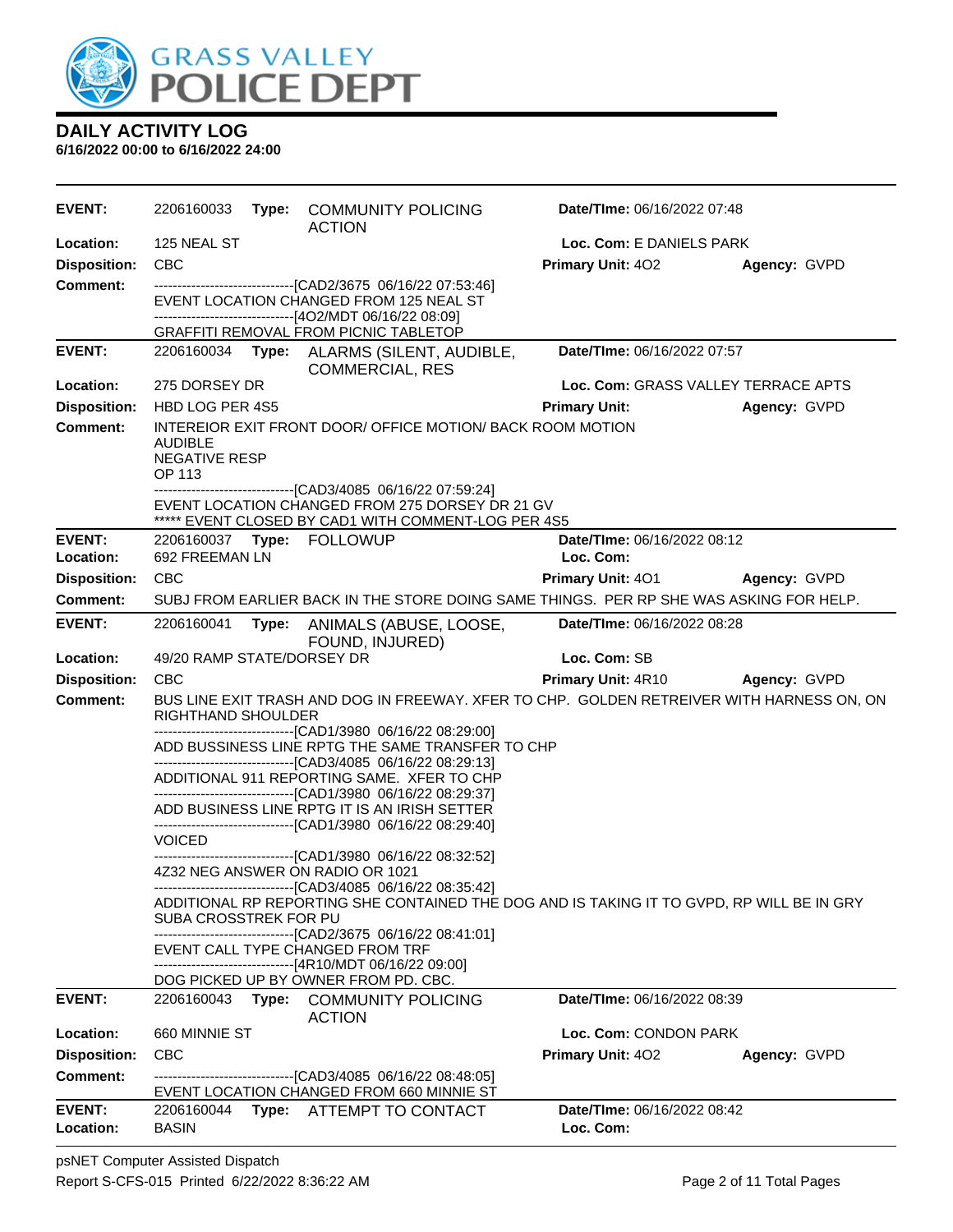

| <b>Disposition:</b>              | UTL                                                                                                                          |                                                                                                                                                                                                                                                                                           | <b>Primary Unit: 4S1</b>                            | Agency: GVPD |
|----------------------------------|------------------------------------------------------------------------------------------------------------------------------|-------------------------------------------------------------------------------------------------------------------------------------------------------------------------------------------------------------------------------------------------------------------------------------------|-----------------------------------------------------|--------------|
| <b>Comment:</b>                  |                                                                                                                              | SILVER CHRYSLER 300 DENT ON RIGHT REAR STICKER IN THE WINDOW LAST 3 699                                                                                                                                                                                                                   |                                                     |              |
| <b>EVENT:</b>                    | 2206160059<br>Type:                                                                                                          | THEFT (GRAND, PETTY, FROM<br><b>MERCHANT)</b>                                                                                                                                                                                                                                             | Date/TIme: 06/16/2022 09:48                         |              |
| Location:                        | 155 GLASSON WY # 215                                                                                                         |                                                                                                                                                                                                                                                                                           | Loc. Com: SIERRA NEVADA MEMORIAL<br><b>HOSPITAL</b> |              |
| <b>Disposition:</b>              | <b>CBC</b>                                                                                                                   |                                                                                                                                                                                                                                                                                           | <b>Primary Unit: 4R10</b>                           | Agency: GVPD |
| <b>Comment:</b>                  | <b>PATIENT UNK FURTHER</b>                                                                                                   | 911 RPTG FEMALE JUST CAME INTO ROOM AND STOLE UNK ITEM OFF HIS BED, RP THINKS SU IS A MENTAL                                                                                                                                                                                              |                                                     |              |
| <b>EVENT:</b>                    | 2206160060                                                                                                                   | Type: 911 UNKNOWN<br>(HANGUPS, ABAN'S)                                                                                                                                                                                                                                                    | Date/TIme: 06/16/2022 09:50                         |              |
| Location:                        | LAT: 39.20286100 LONG: -121.065291                                                                                           |                                                                                                                                                                                                                                                                                           | Loc. Com:                                           |              |
| <b>Disposition:</b>              | <b>HBD</b>                                                                                                                   |                                                                                                                                                                                                                                                                                           | <b>Primary Unit:</b>                                | Agency: GVPD |
| <b>Comment:</b>                  | 911 OPEN LINE, NOTHING HEARD.                                                                                                |                                                                                                                                                                                                                                                                                           |                                                     |              |
|                                  | UNABLE TO CALL BACK, 911 PREFIX<br>MERGED 2206160061<br>RP: PHONE: 6825637 (911)<br>***** EVENT CLOSED BY CAD1               | -------------------------------[CAD3/4085 06/16/22 09:50:37]<br>-------------------------------[MERGED CAD3/4085 06/16/2022 09:55:51]<br><b>TYPE: 911</b><br>LOCATION: LAT: 39.20058600 LONG: -121.056772<br>COMMENTS: 911 OPEN LINE, NOTHING SUSP HEARD, UNABLE TO LEAVE MSG 911 PREFIX. |                                                     |              |
| <b>EVENT:</b>                    | 2206160061                                                                                                                   | Type: 911 UNKNOWN                                                                                                                                                                                                                                                                         | Date/TIme: 06/16/2022 09:54                         |              |
|                                  |                                                                                                                              | (HANGUPS, ABAN'S)                                                                                                                                                                                                                                                                         |                                                     |              |
| Location:<br><b>Disposition:</b> | LAT: 39.20058600 LONG: -121.056772<br>MERGED 2206160060                                                                      |                                                                                                                                                                                                                                                                                           | Loc. Com:<br><b>Primary Unit:</b>                   | Agency: GVPD |
| <b>Comment:</b>                  |                                                                                                                              | 911 OPEN LINE, NOTHING SUSP HEARD, UNABLE TO LEAVE MSG 911 PREFIX.                                                                                                                                                                                                                        |                                                     |              |
|                                  |                                                                                                                              | ***** EVENT CLOSED BY CAD3 WITH COMMENT-2206160060                                                                                                                                                                                                                                        |                                                     |              |
| <b>EVENT:</b><br>Location:       | 2206160068<br>120 DORSEY DR                                                                                                  | Type: VEH CITES, VIN, TOWS, DUI                                                                                                                                                                                                                                                           | Date/TIme: 06/16/2022 10:11<br>Loc. Com:            |              |
| <b>Disposition:</b>              | ARA                                                                                                                          |                                                                                                                                                                                                                                                                                           | Primary Unit: 4D16                                  | Agency: GVPD |
| Case No:                         | G2201507                                                                                                                     |                                                                                                                                                                                                                                                                                           |                                                     |              |
| <b>Comment:</b>                  | EVIDENCE TOW ATT YARD CHRYSLER<br><b>NCPD EVENT 2206160049</b><br>CELESTIAL VALLEY UNAVAIL<br><b>GOLD COUNTRY ETA 5 MINS</b> | ------------------------------[CAD3/4085 06/16/22 10:17:28]<br>-------------------------------[CAD3/4085 06/16/22 10:18:37]<br>TOW ASSIGNED-GOLD COUNTRY TOW, 1025 IDAHO MARYLAND DR, GRASS VALLEY, 5309555653,<br>------------------------------[CAD3/4085 06/16/22 10:18:44]            |                                                     |              |
|                                  |                                                                                                                              | ---------------------------------[CAD2/3675_06/16/22_10:30:04]<br>ISSUED CASE# G2201507 FOR AGENCY GVPD by UNIT 4D16<br>-------------------------------[CAD3/4085 06/16/22 10:42:20]                                                                                                      |                                                     |              |
|                                  | FCN/3702216701878 FOR CHRY                                                                                                   | -------------------------------[MERGED CAD2/3675 06/16/2022 10:42:38]                                                                                                                                                                                                                     |                                                     |              |
|                                  | MERGED 2206160074 TYPE: AGEG<br><b>LOCATION: EVENT 68</b><br>RP:<br><b>COMMENTS:</b>                                         |                                                                                                                                                                                                                                                                                           |                                                     |              |
|                                  |                                                                                                                              | -------------------------------[CAD3/4085 06/16/22 10:57:52]<br>ISSUED CASE# G2201508 FOR AGENCY GVPD by UNIT 4O2<br>-------------------------------[CAD2/3675 06/16/22 11:13:54]<br>BOTH (AR)'S BOOKED 487PC,496PC,10852VC,30305(A)(1),466PC,182PC, (AR)2 ADDITIONAL OF 3056PC.          |                                                     |              |
| <b>EVENT:</b><br>Location:       | 2206160068<br>120 DORSEY DR                                                                                                  | Type: VEH CITES, VIN, TOWS, DUI                                                                                                                                                                                                                                                           | <b>Date/Time: 06/16/2022 10:11</b><br>Loc. Com:     |              |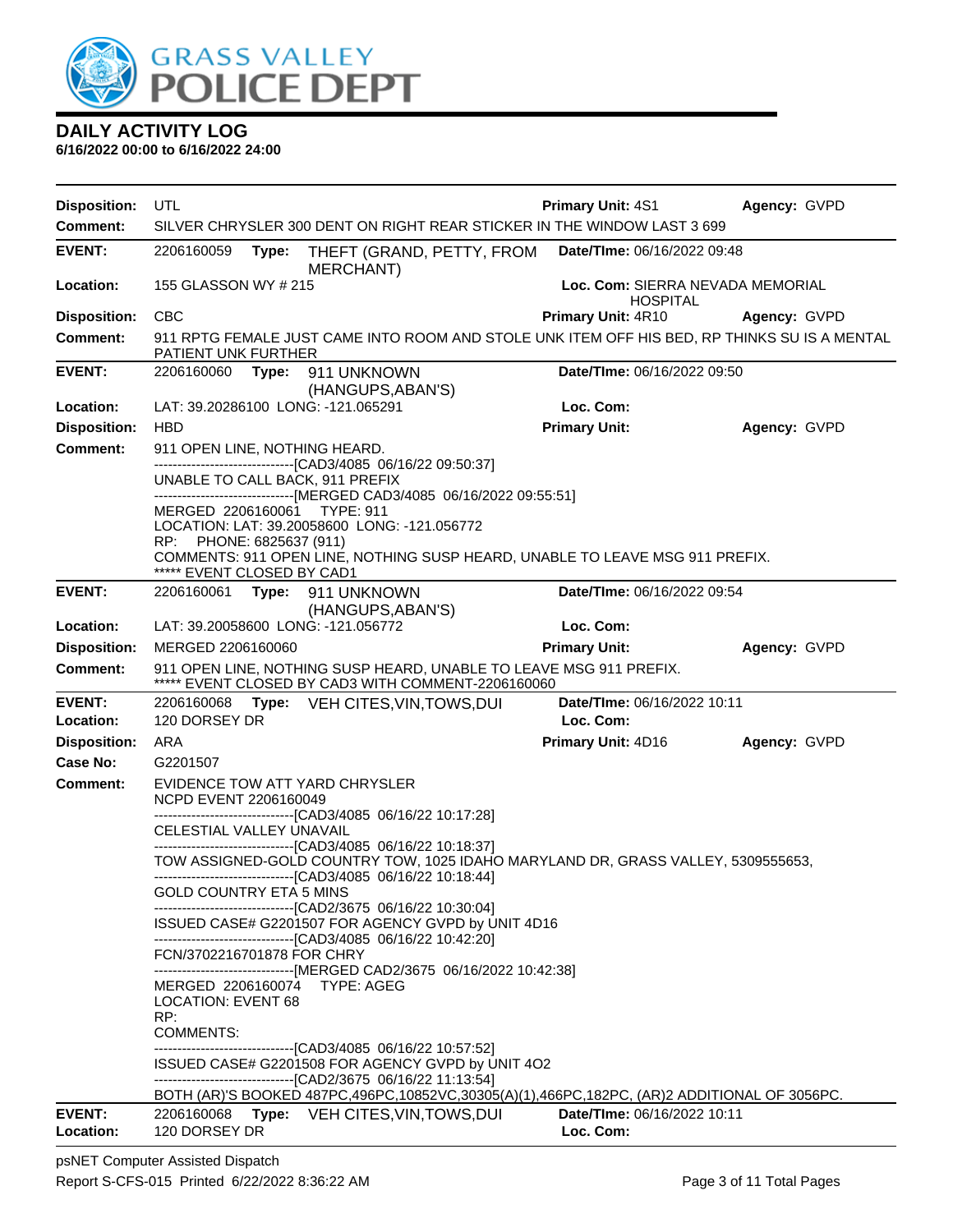

| <b>Disposition:</b>        | ARA                                                                                                            |                                                                                                                                                                                                                                                                                  | <b>Primary Unit: 4D16</b>                                       | Agency: GVPD |
|----------------------------|----------------------------------------------------------------------------------------------------------------|----------------------------------------------------------------------------------------------------------------------------------------------------------------------------------------------------------------------------------------------------------------------------------|-----------------------------------------------------------------|--------------|
| Case No:                   | G2201508                                                                                                       |                                                                                                                                                                                                                                                                                  |                                                                 |              |
| Comment:                   | EVIDENCE TOW ATT YARD CHRYSLER<br>NCPD EVENT 2206160049<br>CELESTIAL VALLEY UNAVAIL<br>GOLD COUNTRY ETA 5 MINS | -------------------------------[CAD3/4085 06/16/22 10:17:28]<br>-------------------------------[CAD3/4085 06/16/22 10:18:37]<br>TOW ASSIGNED-GOLD COUNTRY TOW, 1025 IDAHO MARYLAND DR, GRASS VALLEY, 5309555653,<br>-------------------------------[CAD3/4085 06/16/22 10:18:44] |                                                                 |              |
|                            | FCN/3702216701878 FOR CHRY                                                                                     | -------------------------------[CAD2/3675 06/16/22 10:30:04]<br>ISSUED CASE# G2201507 FOR AGENCY GVPD by UNIT 4D16<br>-------------------------------[CAD3/4085 06/16/22 10:42:20]                                                                                               |                                                                 |              |
|                            | MERGED 2206160074 TYPE: AGEG<br><b>LOCATION: EVENT 68</b><br>RP:                                               | ------------------------------[MERGED CAD2/3675 06/16/2022 10:42:38]                                                                                                                                                                                                             |                                                                 |              |
|                            | <b>COMMENTS:</b>                                                                                               |                                                                                                                                                                                                                                                                                  |                                                                 |              |
|                            |                                                                                                                | -------------------------------[CAD3/4085 06/16/22 10:57:52]<br>ISSUED CASE# G2201508 FOR AGENCY GVPD by UNIT 4O2<br>-------------------------------[CAD2/3675_06/16/22 11:13:54]                                                                                                |                                                                 |              |
|                            |                                                                                                                | BOTH (AR)'S BOOKED 487PC,496PC,10852VC,30305(A)(1),466PC,182PC, (AR)2 ADDITIONAL OF 3056PC.                                                                                                                                                                                      |                                                                 |              |
| <b>EVENT:</b><br>Location: | 105 NEAL ST                                                                                                    | 2206160070 Type: WELFARE CHECK                                                                                                                                                                                                                                                   | <b>Date/Time: 06/16/2022 10:24</b><br>Loc. Com: SAFEWAY         |              |
| <b>Disposition:</b>        | <b>CBC</b>                                                                                                     |                                                                                                                                                                                                                                                                                  | <b>Primary Unit: 402</b>                                        | Agency: GVPD |
| Comment:                   | <b>GARDEN SIDE OF BUILDING</b>                                                                                 | XRAY OUTSIDE STORE WFA BLK HAIR BLK SHIRT AND GRY SWEATPANTS SEEMS 11550, YELLING<br>OBSCENITIES AND CONSPIRACY THEORIES, BOTHERING CUSTOMERS. PER RP, SHE IS ON THE FLOUR                                                                                                       |                                                                 |              |
|                            | EVENT CALL TYPE CHANGED FROM WEL                                                                               | -------------------------------[CAD3/4085_06/16/22 10:25:01]                                                                                                                                                                                                                     |                                                                 |              |
| <b>EVENT:</b>              |                                                                                                                | 2206160072 Type: COMMUNITY POLICING<br><b>ACTION</b>                                                                                                                                                                                                                             | Date/TIme: 06/16/2022 10:33                                     |              |
| Location:                  | 660 MINNIE ST                                                                                                  |                                                                                                                                                                                                                                                                                  | Loc. Com: CONDON PARK                                           |              |
| <b>Disposition:</b>        | <b>CBC</b>                                                                                                     |                                                                                                                                                                                                                                                                                  | <b>Primary Unit: 402</b>                                        | Agency: GVPD |
| <b>Comment:</b>            |                                                                                                                | --------------------------------[CAD2/3675 06/16/22 10:36:23]<br>EVENT LOCATION CHANGED FROM 660 MINNIE ST.                                                                                                                                                                      |                                                                 |              |
| <b>EVENT:</b>              |                                                                                                                | (HANGUPS, ABAN'S)                                                                                                                                                                                                                                                                | Date/TIme: 06/16/2022 10:38                                     |              |
| Location:                  | 672 FREEMAN LN # A                                                                                             |                                                                                                                                                                                                                                                                                  | Loc. Com: PETCO                                                 |              |
| Disposition:               | <b>HBD</b>                                                                                                     |                                                                                                                                                                                                                                                                                  | <b>Primary Unit:</b>                                            | Agency: GVPD |
| Comment:                   |                                                                                                                | 911 ACCIDENTAL WHILE TRYING TO DIAL OUT. CODE 4.                                                                                                                                                                                                                                 |                                                                 |              |
|                            | ***** EVENT CLOSED BY CAD1                                                                                     | -------[CAD3/4085 06/16/22 10:38:18]<br>ADDITIONAL 911 ABAN JUST PRIOR TO CALL. RP ADVISED ALSO ACCIDENTAL                                                                                                                                                                       |                                                                 |              |
| <b>EVENT:</b>              | 2206160077<br>Type:                                                                                            | TRAFFIC (DUI, PARKING,<br>SPEED, HAZ                                                                                                                                                                                                                                             | Date/TIme: 06/16/2022 10:50                                     |              |
| Location:                  | 219 FAIRMONT DR                                                                                                |                                                                                                                                                                                                                                                                                  | Loc. Com:                                                       |              |
| <b>Disposition:</b>        | <b>CBC FOR NOW</b>                                                                                             |                                                                                                                                                                                                                                                                                  | Primary Unit: 401                                               | Agency: GVPD |
| Comment:                   | STREET.                                                                                                        | RP REPORTING SUBJ HAD A CARGO POD DROPPED IN STREET IFO HOME FOR MOVING. SUBJ HAS MOVED<br>OUT, BUT POD IS STILL THERE AND PER RP SHE CAN NOT SEE AROUND IT WHEN SHE IS DRIVING DOWN                                                                                             |                                                                 |              |
| <b>EVENT:</b><br>Location: | 2206160079<br>Type:<br>125 E MAIN ST                                                                           | <b>ABANDONED VEHICLES</b>                                                                                                                                                                                                                                                        | Date/TIme: 06/16/2022 10:58<br>Loc. Com: GRASS VALLEY CITY HALL |              |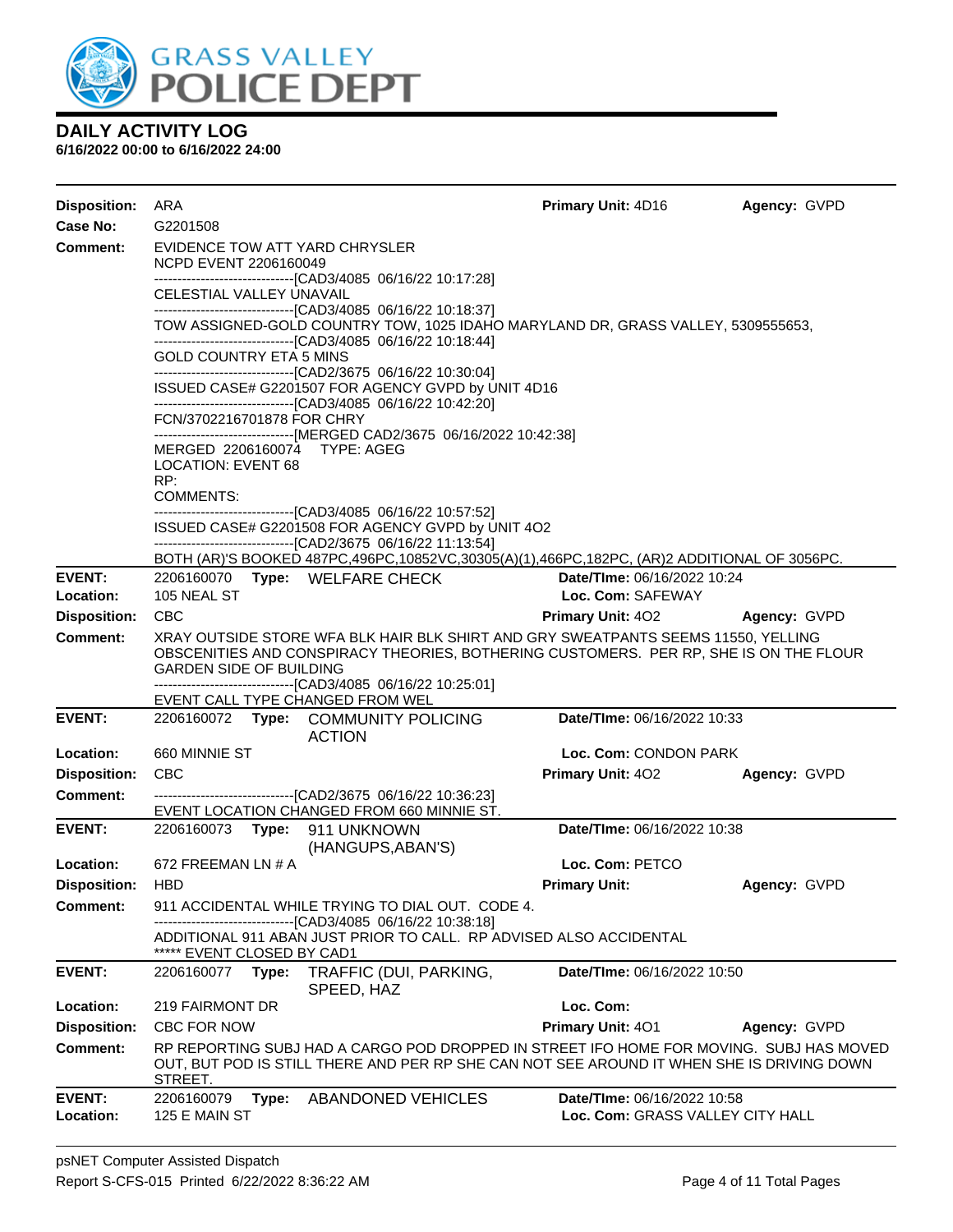

| <b>Disposition:</b>  | <b>RPT</b>                                              |       |                                                                                                                                                                                                                                                                                                                                                                                                   | Primary Unit: 402                                   | Agency: GVPD |
|----------------------|---------------------------------------------------------|-------|---------------------------------------------------------------------------------------------------------------------------------------------------------------------------------------------------------------------------------------------------------------------------------------------------------------------------------------------------------------------------------------------------|-----------------------------------------------------|--------------|
| Case No:<br>Comment: | G2201509<br>O/W 11-24                                   |       |                                                                                                                                                                                                                                                                                                                                                                                                   |                                                     |              |
|                      |                                                         |       | ---------------------------------[CAD2/3675 06/16/22 10:59:03]<br>EVENT LOCATION CHANGED FROM CITY HALL<br>-------------------------------[CAD3/4085 06/16/22 11:08:14]<br>TOW ASSIGNED-ADVANCED TOWING, 319 RAILROAD AVE, GRASS VALLEY, 5304775400,                                                                                                                                              |                                                     |              |
|                      | ADVANCED ETA DRIVETIME                                  |       | -------------------------------[CAD3/4085 06/16/22 11:08:20]<br>-------------------------------[CAD1/3980 06/16/22 11:15:57]                                                                                                                                                                                                                                                                      |                                                     |              |
|                      |                                                         |       | ISSUED CASE# G2201509 FOR AGENCY GVPD by UNIT 4O2                                                                                                                                                                                                                                                                                                                                                 |                                                     |              |
|                      |                                                         |       | -------------------------------[CAD2/3675 06/16/22 11:39:45]<br>TOW CANCELLED-ADVANCED TOWING<br>---------------------------------[4O2/MDT 06/16/22 11:56]                                                                                                                                                                                                                                        |                                                     |              |
|                      | HAD BEEN TAKEN AS INFO ONLY.                            |       | ABLE TO CONTACT THE RO WHO ARRIVED ON SCENE MOMENTS LATER AND TOOK HIS CAR AWAY. A CASE                                                                                                                                                                                                                                                                                                           |                                                     |              |
| <b>EVENT:</b>        |                                                         |       | 2206160083 Type: FOLLOWUP                                                                                                                                                                                                                                                                                                                                                                         | Date/TIme: 06/16/2022 11:28                         |              |
| Location:            | 360 CLAY ST                                             |       |                                                                                                                                                                                                                                                                                                                                                                                                   | Loc. Com:                                           |              |
| <b>Disposition:</b>  | CBC                                                     |       |                                                                                                                                                                                                                                                                                                                                                                                                   | Primary Unit: 4D16                                  | Agency: GVPD |
| Comment:             | <b>REGARDING 76</b>                                     |       |                                                                                                                                                                                                                                                                                                                                                                                                   |                                                     |              |
| <b>EVENT:</b>        | 2206160084                                              | Type: | TRAFFIC (DUI, PARKING,<br>SPEED, HAZ                                                                                                                                                                                                                                                                                                                                                              | Date/TIme: 06/16/2022 11:33                         |              |
| Location:            | EA MAIN ST/DORSEY DR                                    |       |                                                                                                                                                                                                                                                                                                                                                                                                   | Loc. Com:                                           |              |
| <b>Disposition:</b>  | <b>CBC</b>                                              |       |                                                                                                                                                                                                                                                                                                                                                                                                   | <b>Primary Unit: 4R10</b>                           | Agency: GVPD |
| Comment:             |                                                         |       | MOTORHOME STUCK IN ROADWAY, NEED OFFICER FOR TRAFFIC CONTROL. INFO FROM PUBLIC WORKS                                                                                                                                                                                                                                                                                                              |                                                     |              |
| <b>EVENT:</b>        | 2206160085                                              | Type: | 911 UNKNOWN<br>(HANGUPS, ABAN'S)                                                                                                                                                                                                                                                                                                                                                                  | <b>Date/Time: 06/16/2022 11:35</b>                  |              |
| Location:            | 365 SUTTON WY                                           |       |                                                                                                                                                                                                                                                                                                                                                                                                   | Loc. Com:                                           |              |
| <b>Disposition:</b>  | <b>HBD</b>                                              |       |                                                                                                                                                                                                                                                                                                                                                                                                   | <b>Primary Unit:</b>                                | Agency: GVPD |
| <b>Comment:</b>      | 911 ABAN                                                |       | --------------------------------[CAD3/4085 06/16/22 11:36:47]                                                                                                                                                                                                                                                                                                                                     |                                                     |              |
|                      |                                                         |       | EVENT LOCATION CHANGED FROM LAT: 39.23004800 LONG: -121.036902 GRASS VALLEY<br>-------------------------------[CAD3/4085 06/16/22 11:36:53]                                                                                                                                                                                                                                                       |                                                     |              |
|                      |                                                         |       | ON CALLBACK, ACCIDENTAL AND CODE 4.                                                                                                                                                                                                                                                                                                                                                               |                                                     |              |
|                      | <b>NEG HIST W/ NUMBER</b><br>***** EVENT CLOSED BY CAD3 |       | -------------------------------[CAD3/4085 06/16/22 11:37:09]                                                                                                                                                                                                                                                                                                                                      |                                                     |              |
| <b>EVENT:</b>        | 2206160086                                              |       | Type: TRESPASS                                                                                                                                                                                                                                                                                                                                                                                    | Date/TIme: 06/16/2022 11:40                         |              |
| Location:            | 867 SUTTON WY                                           |       |                                                                                                                                                                                                                                                                                                                                                                                                   | Loc. Com: SAFEWAY                                   |              |
| <b>Disposition:</b>  | CBC 98T                                                 |       |                                                                                                                                                                                                                                                                                                                                                                                                   | Primary Unit: 4R10                                  | Agency: GVPD |
| <b>Comment:</b>      |                                                         |       | RP REPORITNG WFA BLK HOODIE BLK PANTS SLEEPING IN FRONT OF BUILDING. SUBJ HAS BEEN<br>TRESSPASSED FROM PROPERTY. RP WANTS HER REMOVED.                                                                                                                                                                                                                                                            |                                                     |              |
| <b>EVENT:</b>        | 2206160099                                              | Type: | <b>THREATS</b>                                                                                                                                                                                                                                                                                                                                                                                    | Date/TIme: 06/16/2022 12:41                         |              |
| Location:            | 155 GLASSON WY                                          |       |                                                                                                                                                                                                                                                                                                                                                                                                   | Loc. Com: SIERRA NEVADA MEMORIAL<br><b>HOSPITAL</b> |              |
| <b>Disposition:</b>  | <b>RPT INFO</b>                                         |       |                                                                                                                                                                                                                                                                                                                                                                                                   | <b>Primary Unit: 401</b>                            | Agency: GVPD |
| Case No:             | G2201510                                                |       |                                                                                                                                                                                                                                                                                                                                                                                                   |                                                     |              |
| Comment:             |                                                         |       | RP REPORTING MALE CAME TO TRY TO VISIT HIS MOTHER, HOSPITAL KEPT HIM OUT DUE TO VAX STATUS.<br>MALE THREATENED TO SHOOT UP HOSPITAL. MALE DID COME BACK AND SITUATION DEESCALATED, BUT<br>HOSPITAL REQ OFFICERS COME TALK TO HIM WMA THIN BLK TANKTOP, CURRENTLY OUTSIDE ER<br>--------------------------------[CAD1/3980 06/16/22 13:16:03]<br>ISSUED CASE# G2201510 FOR AGENCY GVPD by UNIT 4O1 |                                                     |              |
|                      |                                                         |       |                                                                                                                                                                                                                                                                                                                                                                                                   |                                                     |              |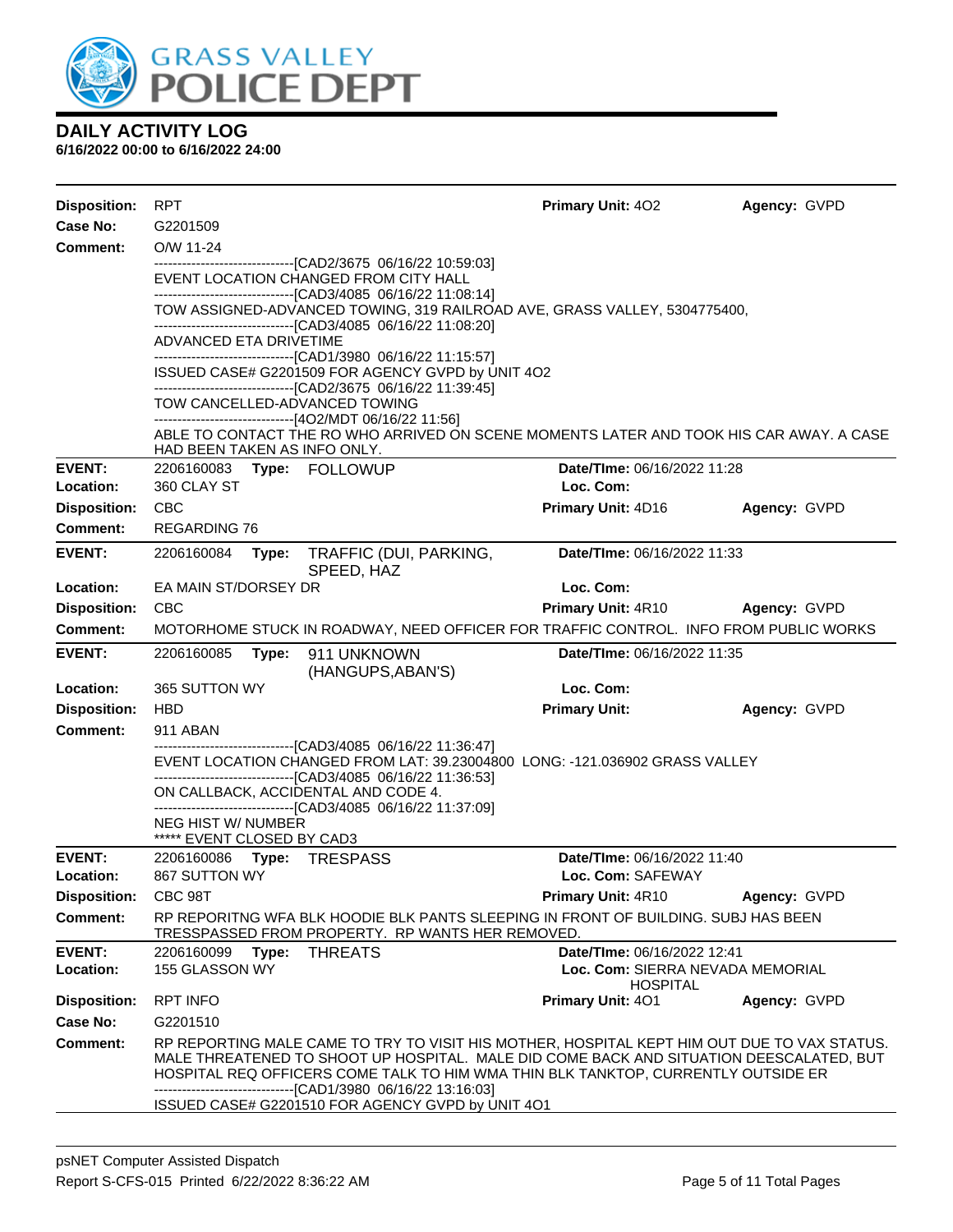

**6/16/2022 00:00 to 6/16/2022 24:00**

| <b>EVENT:</b>              | 2206160100                       | Type: | TRAFFIC (DUI, PARKING,<br>SPEED, HAZ                                                                                                                                                                                                                                       | Date/TIme: 06/16/2022 12:42                          |              |
|----------------------------|----------------------------------|-------|----------------------------------------------------------------------------------------------------------------------------------------------------------------------------------------------------------------------------------------------------------------------------|------------------------------------------------------|--------------|
| Location:                  | 431 CROWN POINT CR               |       |                                                                                                                                                                                                                                                                            | Loc. Com:                                            |              |
| <b>Disposition:</b>        | <b>CBC</b>                       |       |                                                                                                                                                                                                                                                                            | Primary Unit: 4021                                   | Agency: GVPD |
| <b>Comment:</b>            |                                  |       | RP REQ 10-21 REGARDING PARKING ISSUES AT PROPERTY HE OWNS ON CROWN POINT.                                                                                                                                                                                                  |                                                      |              |
| <b>EVENT:</b>              | 2206160102                       | Type: | ANIMALS (ABUSE, LOOSE,<br>FOUND, INJURED)                                                                                                                                                                                                                                  | Date/TIme: 06/16/2022 12:45                          |              |
| Location:                  | 616 SUTTON WY                    |       |                                                                                                                                                                                                                                                                            | Loc. Com: GRASS VALLEY GROCERY OUTLET                |              |
| <b>Disposition:</b>        | GOA                              |       |                                                                                                                                                                                                                                                                            | Primary Unit: 4Z32                                   | Agency: GVPD |
| <b>Comment:</b>            |                                  |       | --------------------------------[CAD1/3980 06/16/22 12:52:07]<br>EVENT LOCATION CHANGED FROM GROCERY OUTLET                                                                                                                                                                |                                                      |              |
| <b>EVENT:</b>              | 2206160103                       | Type: | THEFT (GRAND, PETTY, FROM<br><b>MERCHANT)</b>                                                                                                                                                                                                                              | Date/TIme: 06/16/2022 12:46                          |              |
| Location:                  | 338 NO SCHOOL ST                 |       |                                                                                                                                                                                                                                                                            | Loc. Com:                                            |              |
| <b>Disposition:</b>        | <b>CBC EXTRA PATRO</b>           |       |                                                                                                                                                                                                                                                                            | Primary Unit: 4Z15                                   | Agency: GVPD |
| <b>Comment:</b>            | $10 - 21$                        |       | RP REPORTING THEFT OF BONSAI PLANT FROM HER BACK YARD, OCCURED SOMETIME LAST NIGHT, REQ                                                                                                                                                                                    |                                                      |              |
| <b>EVENT:</b>              | 2206160105                       | Type: | <b>SUSPICIOUS CIRCUMSTANCE</b><br>(VEHICLE, PERSON                                                                                                                                                                                                                         | Date/TIme: 06/16/2022 12:52                          |              |
| Location:                  | 333 CROWN POINT CR               |       |                                                                                                                                                                                                                                                                            | Loc. Com:                                            |              |
| <b>Disposition:</b>        | <b>GOA</b>                       |       |                                                                                                                                                                                                                                                                            | Primary Unit: 4D13                                   | Agency: GVPD |
| <b>Comment:</b>            |                                  |       | RP REPORTING THEY JUST TERMINATED EMPLOYEE, AND HE IS STILL SITTING IN PARKING LOT. OTHER<br>EMPLOYEES ARE CONCERNED THAT HE MAY DO SOMETHING BAD BECAUSE HE IS HANGING AROUND,<br>THOUGH THERE IS NOTHING TO INDICATE HE WOULD. WMA SITTING IN DRK BLU SEDAN, POSS HONDA. |                                                      |              |
| <b>EVENT:</b>              | 2206160106                       | Type: | <b>ORDINANCES</b><br>(COUNTY/MUNICIPAL)                                                                                                                                                                                                                                    | Date/TIme: 06/16/2022 12:55                          |              |
| Location:                  | 113 DORSEY DR                    |       |                                                                                                                                                                                                                                                                            | Loc. Com: AAA                                        |              |
| <b>Disposition:</b>        | GOA                              |       |                                                                                                                                                                                                                                                                            | Primary Unit: 4S5                                    | Agency: GVPD |
| <b>Comment:</b>            | WOULD LIKE HIM MOVED ALONG.      |       | RP REPORTING TRANISENT HANGING OUT IN PARKING LOT AND NOT LEAVING. WMA BLK HAT, BLK VEST,<br>GREEN SHIRT AND JEANS. RP STATES BEEN THERE FOR OVER 4 HOURS AND REFUSING TO LEAVE,                                                                                           |                                                      |              |
| <b>EVENT:</b><br>Location: | 2206160107<br>639 WHITING ST # 9 | Type: | <b>TRESPASS</b>                                                                                                                                                                                                                                                            | Date/TIme: 06/16/2022 13:01<br>Loc. Com: WAGON WHEEL |              |
| <b>Disposition:</b>        | CBC                              |       |                                                                                                                                                                                                                                                                            | Primary Unit: 4D13                                   | Agency: GVPD |
| <b>Comment:</b>            | FROM                             |       | RP REPORTING HE BELIEVES TRANSIENTS CAME FROM THE BLACKBERRY BUSHES ACROSS RPS<br>BACKYARD AND WENT TO A DRUG HOUSE. RP STATES 2 SUBJ, UNK DESC AND UNSURE WHERE THEY<br>WENT, THINKS ITS LISTED. RP STATES THEY HAVE H&S ISSUES IN THE MHP, THATS WHAT IT IS STEMMING     |                                                      |              |
| <b>EVENT:</b>              | 2206160116                       | Type: | <b>FOLLOWUP</b>                                                                                                                                                                                                                                                            | Date/TIme: 06/16/2022 13:34                          |              |
| <b>Disposition:</b>        | <b>CBC</b>                       |       |                                                                                                                                                                                                                                                                            | Primary Unit: 401                                    | Agency: GVPD |
| <b>Comment:</b>            |                                  |       |                                                                                                                                                                                                                                                                            |                                                      |              |
| <b>EVENT:</b>              | 2206160119                       | Type: | <b>ORDINANCES</b><br>(COUNTY/MUNICIPAL)                                                                                                                                                                                                                                    | Date/TIme: 06/16/2022 13:37                          |              |
| Location:                  | 616 SUTTON WY                    |       |                                                                                                                                                                                                                                                                            | Loc. Com: GRASS VALLEY GROCERY OUTLET                |              |
| <b>Disposition:</b>        | <b>CBC</b>                       |       |                                                                                                                                                                                                                                                                            | Primary Unit: 401                                    | Agency: GVPD |
| <b>Comment:</b>            |                                  |       | RP RPTG SUBJS PLAYING MUSIC EQMPT AND SCAMMING PEOPLE                                                                                                                                                                                                                      |                                                      |              |
| <b>EVENT:</b>              | 2206160123                       | Type: | DISTURBANCE (NOISE,<br>MUSIC, VERBAL, BARKI                                                                                                                                                                                                                                | Date/TIme: 06/16/2022 13:45                          |              |
| Location:                  | 435 SUTTON WY                    |       |                                                                                                                                                                                                                                                                            | Loc. Com: FREED                                      |              |
| <b>Disposition:</b>        |                                  |       | CBC DID NOT MEET CRITERIA OR WANT HELP                                                                                                                                                                                                                                     | Primary Unit: 401                                    | Agency: GVPD |

psNET Computer Assisted Dispatch Report S-CFS-015 Printed 6/22/2022 8:36:22 AM Page 6 of 11 Total Pages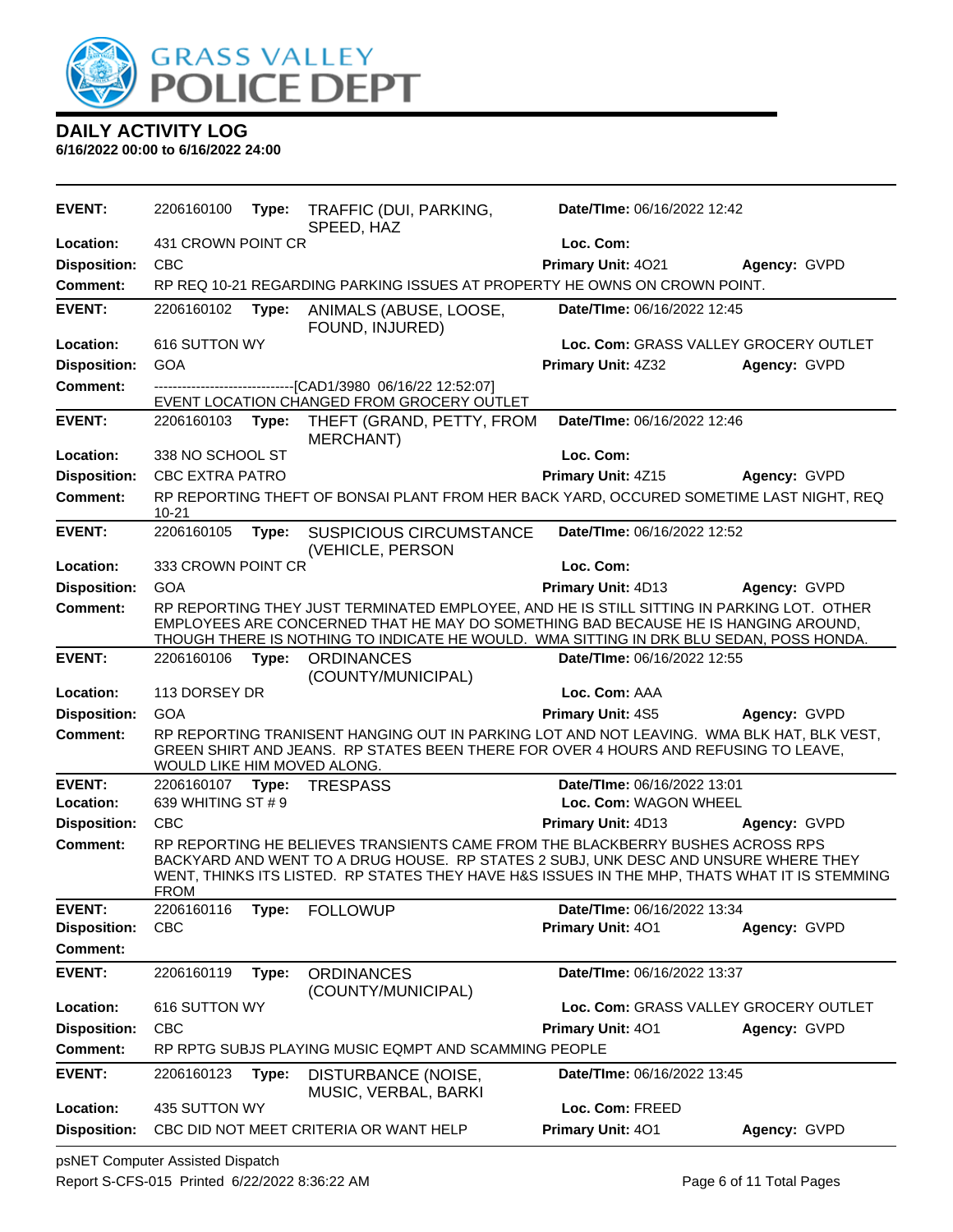

| <b>Comment:</b>            | BEH HEALTH REPORTING HBD XRAY, ALSO POSS 11550. RP REPORTS SHE IS PSYCHOTIC, AND IS IN A BAD<br>MENTAL PLACE, NO REASONING WITH HER AND HE CANNOT CONVINCE HER TO GO TO CSU. IN ALLEY<br>BETWEEN FREED AND PET STORE<br>-------------------------------[CAD3/4085 06/16/22 13:46:40] |       |                                                                                                                                                                                                                                                                        |                                              |              |
|----------------------------|--------------------------------------------------------------------------------------------------------------------------------------------------------------------------------------------------------------------------------------------------------------------------------------|-------|------------------------------------------------------------------------------------------------------------------------------------------------------------------------------------------------------------------------------------------------------------------------|----------------------------------------------|--------------|
|                            |                                                                                                                                                                                                                                                                                      |       | XRAY WEARING ORG TANK TOP AND JEANS, LIKELY SITTING WITH PEOPLE FROM FREED AND HOSPITALITY                                                                                                                                                                             |                                              |              |
|                            | HOUSE.                                                                                                                                                                                                                                                                               |       |                                                                                                                                                                                                                                                                        |                                              |              |
|                            |                                                                                                                                                                                                                                                                                      |       | --------------------------------[CAD3/4085 06/16/22 13:47:09]<br>RP STATES SHE DOESN'T HAVE A SAFE PLACE TO GO                                                                                                                                                         |                                              |              |
| <b>EVENT:</b>              |                                                                                                                                                                                                                                                                                      |       | 2206160127 Type: WELFARE CHECK                                                                                                                                                                                                                                         | Date/TIme: 06/16/2022 13:55                  |              |
| Location:                  | 105 W EMPIRE ST                                                                                                                                                                                                                                                                      |       |                                                                                                                                                                                                                                                                        | Loc. Com: GOLDEN EMPIRE MARKET               |              |
| <b>Disposition:</b>        | <b>CBC</b>                                                                                                                                                                                                                                                                           |       |                                                                                                                                                                                                                                                                        | Primary Unit: 4D13                           | Agency: GVPD |
| Comment:                   | <b>REQ WEL CHECK</b>                                                                                                                                                                                                                                                                 |       | DISABLED MALE IN WHEELCHAIR HAVING DIFFICULTY, SCREAMING THAT FREED WONT HELP HIM AND<br>UNABLE TO GET HOME BY HIMSELF. MALE "ALEXI" IS NEXT TO DOOR TO BUSINESS IN WHEELCHAIR. RP                                                                                     |                                              |              |
| <b>EVENT:</b>              | 2206160137 Type:                                                                                                                                                                                                                                                                     |       | <b>SUSPICIOUS CIRCUMSTANCE</b><br>(VEHICLE, PERSON                                                                                                                                                                                                                     | Date/TIme: 06/16/2022 14:17                  |              |
| Location:                  | 380 RAILROAD AV                                                                                                                                                                                                                                                                      |       |                                                                                                                                                                                                                                                                        | Loc. Com: HILLS FLAT LUMBER                  |              |
| <b>Disposition:</b>        | <b>CBC UNOCCUPIED</b>                                                                                                                                                                                                                                                                |       |                                                                                                                                                                                                                                                                        | Primary Unit: 4D13                           | Agency: GVPD |
| <b>Comment:</b>            |                                                                                                                                                                                                                                                                                      |       | RP REPORTING SUS PPL DODG MINIVAN LP 6LDD184 PARKED IN PARKING LOT, HAS BEEN IN LOT SINCE<br>0930, BLOCKED OUT WINDOWS AND HAS NOT LEFT THE VEH. MALE DRIVER, UNK DESC. VEH IS PARKED<br>RIGHT IN THE MIDDLE OF EMPLOYEEPARKING, AND IT CONCERNS SOME OF THE EMPLOYEES |                                              |              |
| <b>EVENT:</b>              | 2206160140                                                                                                                                                                                                                                                                           |       | Type: VEH CITES, VIN, TOWS, DUI                                                                                                                                                                                                                                        | Date/TIme: 06/16/2022 14:44                  |              |
| Location:                  | 49/20 RAMP STATE/DORSEY DR                                                                                                                                                                                                                                                           |       |                                                                                                                                                                                                                                                                        | Loc. Com: NB                                 |              |
| <b>Disposition:</b>        | <b>HBD VOICED</b>                                                                                                                                                                                                                                                                    |       |                                                                                                                                                                                                                                                                        | <b>Primary Unit:</b>                         | Agency: GVPD |
| <b>Comment:</b>            |                                                                                                                                                                                                                                                                                      |       | BUS LINE CALLER REPORTING VEH OUT OF GAS ON NB OFF RAMP. VEH HALFWAY BLOCKING LANE. XFER<br>TO CHP. UNABLE TO LISTEN IN, CAME IN ON 1100 LINE.<br>***** EVENT CLOSED BY CAD1 WITH COMMENT-VOICED                                                                       |                                              |              |
| <b>EVENT:</b>              | 2206160146                                                                                                                                                                                                                                                                           | Type: | DISTURBANCE (NOISE,<br>MUSIC, VERBAL, BARKI                                                                                                                                                                                                                            | Date/TIme: 06/16/2022 14:55                  |              |
| Location:                  | 275 DORSEY DR # 61                                                                                                                                                                                                                                                                   |       |                                                                                                                                                                                                                                                                        | Loc. Com: GRASS VALLEY TERRACE<br>APARTMENTS |              |
| <b>Disposition:</b>        | <b>CBC</b>                                                                                                                                                                                                                                                                           |       |                                                                                                                                                                                                                                                                        | <b>Primary Unit: 4D13</b>                    | Agency: GVPD |
| Comment:                   |                                                                                                                                                                                                                                                                                      |       | RP REQG 4D13 1021 REGARDING ISSUES WITH HER NEIGHBOR                                                                                                                                                                                                                   |                                              |              |
| <b>EVENT:</b>              |                                                                                                                                                                                                                                                                                      |       | 2206160160 Type: WELFARE CHECK                                                                                                                                                                                                                                         | Date/TIme: 06/16/2022 15:39                  |              |
| Location:                  | 1432 SEGSWORTH WY #7                                                                                                                                                                                                                                                                 |       |                                                                                                                                                                                                                                                                        | Loc. Com:                                    |              |
| <b>Disposition:</b>        | MERGED 2206160162                                                                                                                                                                                                                                                                    |       |                                                                                                                                                                                                                                                                        | <b>Primary Unit:</b>                         | Agency: GVPD |
| <b>Comment:</b>            |                                                                                                                                                                                                                                                                                      |       | 911 REQG WC GIVEN BUSINESS LINE<br>EVENT CLOSED BY CAD1 WITH COMMENT-2206160162                                                                                                                                                                                        |                                              |              |
| <b>EVENT:</b><br>Location: | 2206160162<br>1432 SEGSWORTH WY #7                                                                                                                                                                                                                                                   |       | Type: WELFARE CHECK                                                                                                                                                                                                                                                    | Date/TIme: 06/16/2022 15:41<br>Loc. Com:     |              |
| <b>Disposition:</b>        | <b>CBC</b>                                                                                                                                                                                                                                                                           |       |                                                                                                                                                                                                                                                                        | Primary Unit: 401                            | Agency: GVPD |
| <b>Comment:</b>            |                                                                                                                                                                                                                                                                                      |       | APS REQ WEL CHECK ON CLIENT, ELDER XRAY DEMENTIA LIVES ALONE AND HEARD DAUGHTERS ARE NOT                                                                                                                                                                               |                                              |              |
|                            |                                                                                                                                                                                                                                                                                      |       | TAKING CARE OF HER, POSS NEGLECT.<br>--------------------------------[CAD3/4085_06/16/22 15:42:11]                                                                                                                                                                     |                                              |              |
|                            | RP REQ 10-21 WITH DISPO.                                                                                                                                                                                                                                                             |       |                                                                                                                                                                                                                                                                        |                                              |              |
|                            |                                                                                                                                                                                                                                                                                      |       | ------------------------------[MERGED CAD1/3980_06/16/2022 15:43:31]                                                                                                                                                                                                   |                                              |              |
|                            |                                                                                                                                                                                                                                                                                      |       | MERGED 2206160160 TYPE: WEL<br>LOCATION: 1432 SEGSWORTH WY Apt: 7                                                                                                                                                                                                      |                                              |              |
|                            | RP: PHONE: 2649090 (530)                                                                                                                                                                                                                                                             |       |                                                                                                                                                                                                                                                                        |                                              |              |
|                            |                                                                                                                                                                                                                                                                                      |       | COMMENTS: 911 REQG WC GIVEN BUSINESS LINE                                                                                                                                                                                                                              |                                              |              |
| <b>EVENT:</b>              |                                                                                                                                                                                                                                                                                      |       | 2206160172 Type: COMMUNITY POLICING                                                                                                                                                                                                                                    | Date/TIme: 06/16/2022 16:25                  |              |
|                            |                                                                                                                                                                                                                                                                                      |       | <b>ACTION</b>                                                                                                                                                                                                                                                          |                                              |              |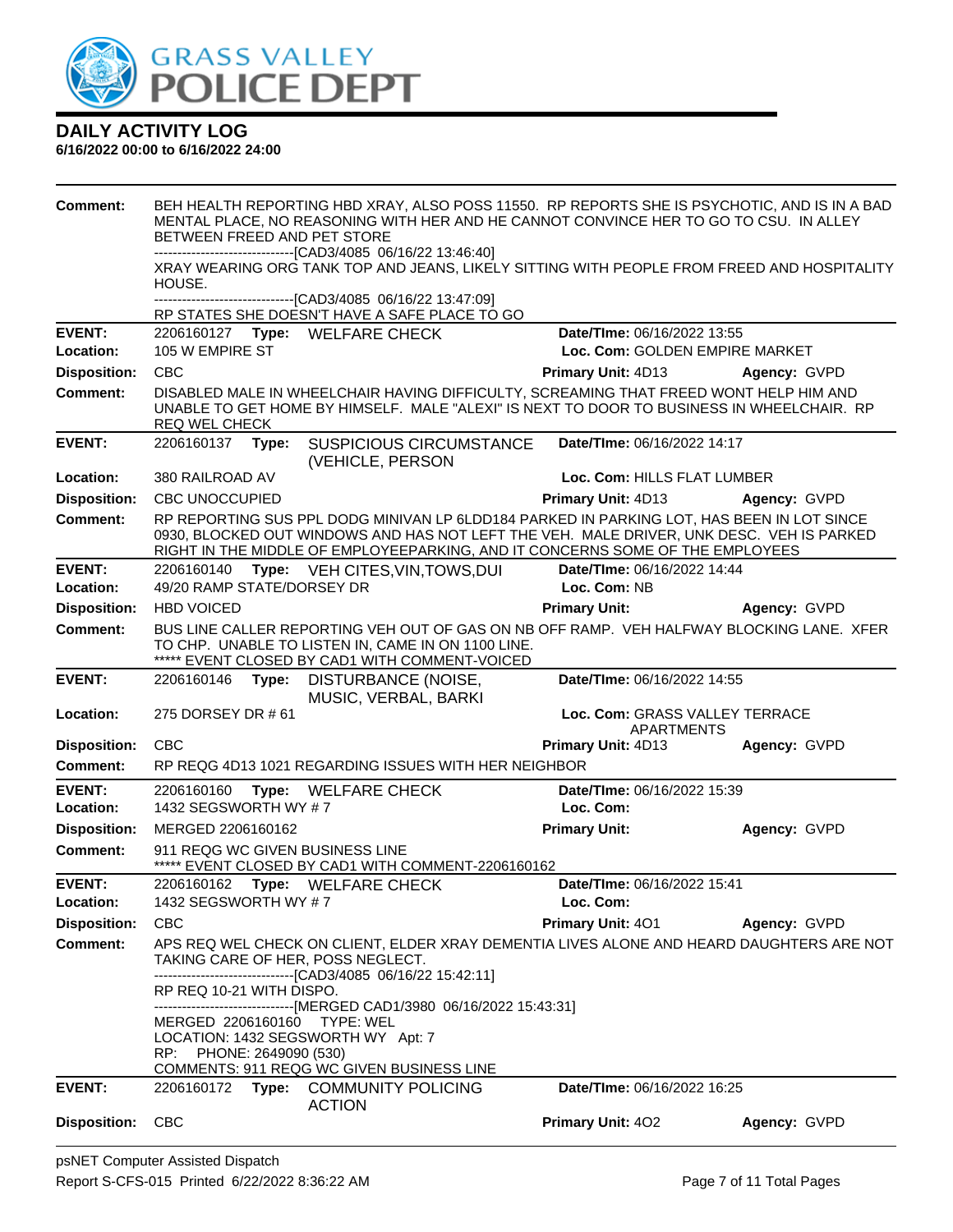

| <b>Comment:</b>     |                          |                                                                                                                    |                                                     |                                          |  |
|---------------------|--------------------------|--------------------------------------------------------------------------------------------------------------------|-----------------------------------------------------|------------------------------------------|--|
| <b>EVENT:</b>       | 2206160173               | Type: ALL OTHERS                                                                                                   |                                                     | Date/TIme: 06/16/2022 16:28              |  |
| Location:           | 129 S AUBURN ST          |                                                                                                                    |                                                     | Loc. Com: GRASS VALLEY POLICE DEPARTMENT |  |
| <b>Disposition:</b> | RPT ONLINE REPORT        |                                                                                                                    | <b>Primary Unit: 4021</b>                           | Agency: GVPD                             |  |
| Case No:            | G2201511                 |                                                                                                                    |                                                     |                                          |  |
| <b>Comment:</b>     | <b>ONLINE REPORT</b>     |                                                                                                                    |                                                     |                                          |  |
|                     |                          | -------------------------------[CAD3/4085 06/16/22 16:28:37]<br>ISSUED CASE# G2201511 FOR AGENCY GVPD by UNIT 4O21 |                                                     |                                          |  |
| <b>EVENT:</b>       | 2206160176 Type:         | 911 UNKNOWN                                                                                                        | Date/TIme: 06/16/2022 16:37                         |                                          |  |
|                     |                          | (HANGUPS, ABAN'S)                                                                                                  |                                                     |                                          |  |
| Location:           | 118 TINLOY               |                                                                                                                    | Loc. Com: BUS STOP                                  |                                          |  |
| <b>Disposition:</b> | <b>CBC</b>               |                                                                                                                    | Primary Unit: 4R10                                  | Agency: GVPD                             |  |
| Comment:            |                          | 911 LOUD FEEBACK UNABLE TO TELL WHAT MALE CALLER IS SAYING                                                         |                                                     |                                          |  |
| <b>EVENT:</b>       | 2206160177<br>Type:      | PROPERTY LOST OR FOUND                                                                                             | Date/TIme: 06/16/2022 16:38                         |                                          |  |
| Location:           | 129 S AUBURN ST          |                                                                                                                    |                                                     | Loc. Com: GRASS VALLEY POLICE DEPARTMENT |  |
| <b>Disposition:</b> | <b>RPT</b>               |                                                                                                                    | Primary Unit: 4021                                  | Agency: GVPD                             |  |
| <b>Case No:</b>     | G2201512                 |                                                                                                                    |                                                     |                                          |  |
| Comment:            | FOR FOUND PROPERTY       | ---------------------[CAD3/4085_06/16/22 16:38:52]                                                                 |                                                     |                                          |  |
|                     |                          | ISSUED CASE# G2201512 FOR AGENCY GVPD by UNIT 4O21                                                                 |                                                     |                                          |  |
| <b>EVENT:</b>       | 2206160178<br>Type:      | DISTURBANCE (NOISE,<br>MUSIC, VERBAL, BARKI                                                                        | Date/TIme: 06/16/2022 16:40                         |                                          |  |
| Location:           | 988 MCCOURTNEY RD        |                                                                                                                    | Loc. Com: BRIGHTON GREENS                           |                                          |  |
| <b>Disposition:</b> | <b>CBC MOVING ALONG</b>  |                                                                                                                    | Primary Unit: 4R10                                  | Agency: GVPD                             |  |
| <b>Comment:</b>     |                          | SUBJ OUTSIDE CAUSING 415, BOTHERING CUSTOMERS AND ACTING IRATE.                                                    |                                                     |                                          |  |
| EVENT:              | 2206160180<br>Type:      | <b>CITIZEN ASSIST (CIVIL</b><br>STANDBY'S, LOCKOUT                                                                 | Date/TIme: 06/16/2022 17:01                         |                                          |  |
| Location:           | 1262 SUTTON WY           |                                                                                                                    | Loc. Com: HOSPITALITY HOUSE 530 271 7144            |                                          |  |
| <b>Disposition:</b> | <b>CBC</b>               |                                                                                                                    | Primary Unit: 4S5                                   | Agency: GVPD                             |  |
| Comment:            | <b>CLEARANCE X3</b>      |                                                                                                                    |                                                     |                                          |  |
| <b>EVENT:</b>       | 2206160181<br>Type:      | RESTRAINING ORDERS (TRO,<br>OAH, CUSTODY, C                                                                        | Date/TIme: 06/16/2022 17:15                         |                                          |  |
| Location:           | 275 DORSEY DR # 66       |                                                                                                                    | Loc. Com: GRASS VALLEY TERRACE<br><b>APARTMENTS</b> |                                          |  |
| <b>Disposition:</b> | AST                      |                                                                                                                    | <b>Primary Unit: 4R10</b>                           | Agency: GVPD                             |  |
| Case No:            | G2201513                 |                                                                                                                    |                                                     |                                          |  |
| <b>Comment:</b>     |                          | RP REPORTING NEIGHBOR VIOLATING RO THAT WAS SERVED TODAY. CURRENTLY HAPPENING.                                     |                                                     |                                          |  |
|                     |                          | --[CAD3/4085 06/16/22 17:30:41]<br>ISSUED CASE# G2201513 FOR AGENCY GVPD by UNIT 4R10                              |                                                     |                                          |  |
| <b>EVENT:</b>       | 2206160182               | Type: CITIZEN ASSIST (CIVIL                                                                                        | <b>Date/TIme: 06/16/2022 17:24</b>                  |                                          |  |
|                     |                          | STANDBY'S, LOCKOUT                                                                                                 |                                                     |                                          |  |
| Location:           | 275 DORSEY DR            |                                                                                                                    | Loc. Com: GRASS VALLEY TERRACE<br><b>APARTMENTS</b> |                                          |  |
| <b>Disposition:</b> | <b>CBC</b>               |                                                                                                                    | <b>Primary Unit: 401</b>                            | Agency: GVPD                             |  |
| <b>Comment:</b>     | <b>FLAGGED DOWN BY 1</b> |                                                                                                                    |                                                     |                                          |  |
|                     |                          | --------------------------------[CAD3/4085 06/16/22 17:24:31]                                                      |                                                     |                                          |  |
|                     |                          | EVENT LOCATION CHANGED FROM 275 DORSEY<br>-------------------------------[CAD3/4085 06/16/22 17:24:36]             |                                                     |                                          |  |
|                     |                          | EVENT LOCATION CHANGED FROM 275 DORSEY DR 21 GV                                                                    |                                                     |                                          |  |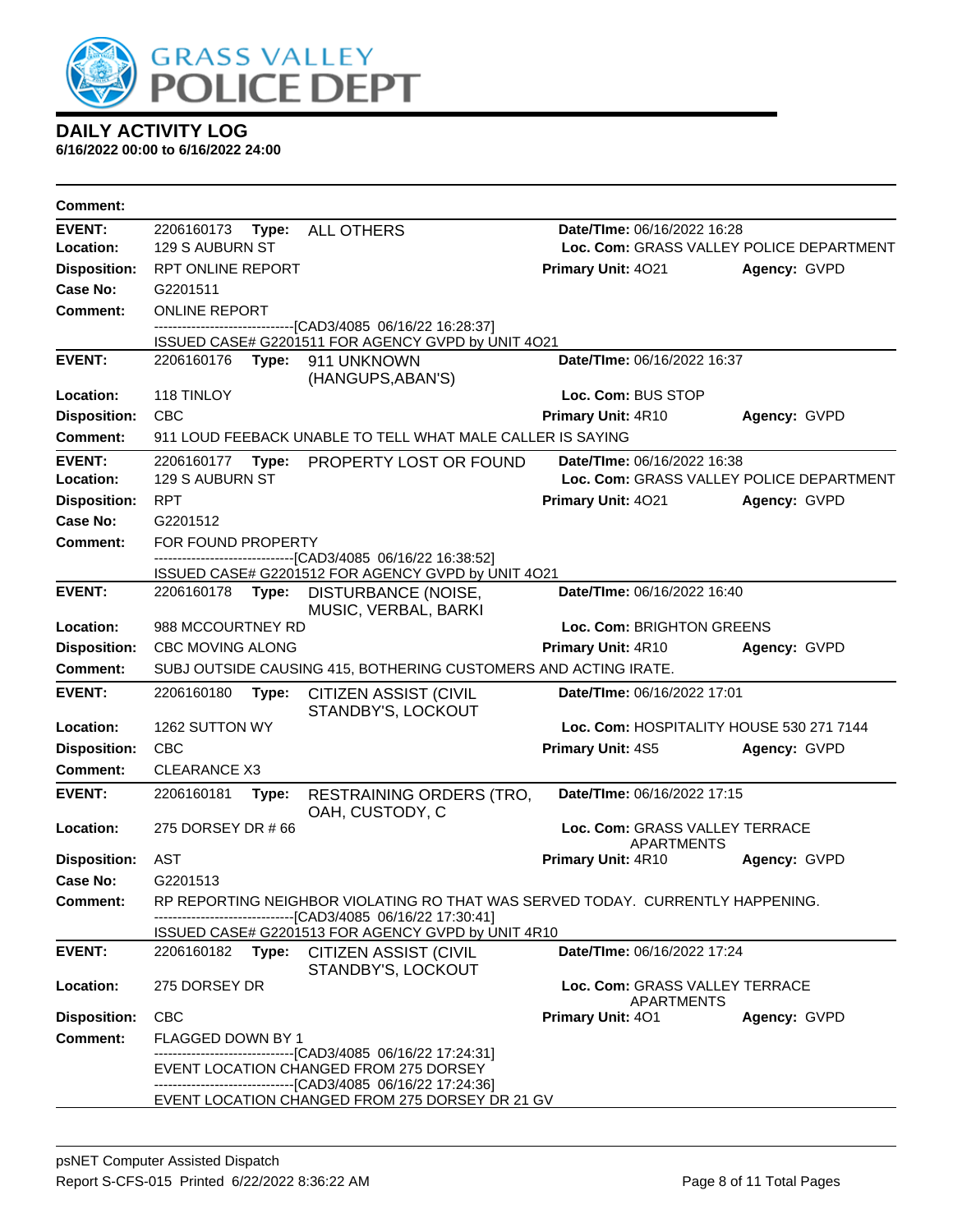

| <b>EVENT:</b>       | 2206160183                   | Type: | <b>ORDINANCES</b><br>(COUNTY/MUNICIPAL)                                                                                                                                                                               | Date/Time: 06/16/2022 17:28                           |              |
|---------------------|------------------------------|-------|-----------------------------------------------------------------------------------------------------------------------------------------------------------------------------------------------------------------------|-------------------------------------------------------|--------------|
| Location:           | 133 S AUBURN ST              |       |                                                                                                                                                                                                                       | Loc. Com: CIRCLE K                                    |              |
| <b>Disposition:</b> | <b>CBC 1098T</b>             |       |                                                                                                                                                                                                                       | Primary Unit: 4R10                                    | Agency: GVPD |
| Comment:            |                              |       | TRANSIENT THAT HAS BEEN TOLD TO STAY OFF PROPERTY IS ON THE PROPERTY. MALE NAMED MATT.<br>UNCOOPERATIVE RP WOULD NOT PROVIDE FURTHER.<br>-------------------------------[CAD3/4085 06/16/22 17:45:17]                 |                                                       |              |
|                     |                              |       | PER 4S5, SUBJ HAS LEFT PROPERTY, BUT THEY WANT TO FILE REPORT. PEND FOR 4R10                                                                                                                                          |                                                       |              |
| <b>EVENT:</b>       |                              |       | 2206160188 Type: DISTURBANCE (NOISE,<br>MUSIC, VERBAL, BARKI                                                                                                                                                          | Date/TIme: 06/16/2022 18:04                           |              |
| Location:           | 2054 NEVADA CITY HIGHWAY     |       |                                                                                                                                                                                                                       | Loc. Com: SAVE MART                                   |              |
| <b>Disposition:</b> | <b>CBC BEAT INFO</b>         |       |                                                                                                                                                                                                                       | Primary Unit: 401                                     | Agency: GVPD |
| <b>Comment:</b>     |                              |       | XRAY GRN TANK TOP AND GRN SHORTS CAME INTO SANDWICH SHOP, MADE RUDE GESTURES AND THEN<br>WALKED OUT. LAST SEEN WALKING TWD SVEMART IN THE PARKING LOT<br>-------------------------------[CAD3/4085 06/16/22 18:08:17] |                                                       |              |
|                     | 4O1 ADVISED                  |       |                                                                                                                                                                                                                       |                                                       |              |
| <b>EVENT:</b>       | 2206160190                   | Type: | TRAFFIC (DUI, PARKING,<br>SPEED, HAZ                                                                                                                                                                                  | Date/TIme: 06/16/2022 18:12                           |              |
| Location:           | SUTTON WY/BRUNSWICK RD       |       |                                                                                                                                                                                                                       | Loc. Com: PULLING INTO THE P LOT OF<br><b>SAFEWAY</b> |              |
| <b>Disposition:</b> | UTL                          |       |                                                                                                                                                                                                                       | Primary Unit: 401                                     | Agency: GVPD |
| <b>Comment:</b>     |                              |       | 911 23103 PASSED UNSAFELY, VEH DESC SILVER TOYT CAMERY 4SVA444,<br>-------------------------------[CAD3/4085 06/16/22 18:14:32]                                                                                       |                                                       |              |
|                     | <b>VOICED</b>                |       |                                                                                                                                                                                                                       |                                                       |              |
|                     |                              |       |                                                                                                                                                                                                                       |                                                       |              |
| <b>EVENT:</b>       | 2206160197                   | Type: | ALCOHOL RELATED<br>(EXCEPTION OF DUI)                                                                                                                                                                                 | Date/TIme: 06/16/2022 18:42                           |              |
| Location:           | 2075 NEVADA CITY HY          |       |                                                                                                                                                                                                                       | Loc. Com: LUMBERJACKS 530 477 8900                    |              |
| <b>Disposition:</b> | <b>CBC</b>                   |       |                                                                                                                                                                                                                       | Primary Unit: 4011                                    | Agency: GVPD |
| <b>Comment:</b>     |                              |       | 911 EMPLOYEE REQG THE HBD MALE WHO HAS BEEN PASSED OUT IN THE GRASS SINCE 1600HRS MOVE<br>ALONG, LSW TAN SHORTS LONG BLK SOCKS AND BOOTS<br>-------------------------------[CAD3/4106 06/16/22 18:43:27]              |                                                       |              |
|                     | 4011 ADV                     |       |                                                                                                                                                                                                                       |                                                       |              |
| <b>EVENT:</b>       | 2206160198                   | Type: | ALARMS (SILENT, AUDIBLE,<br><b>COMMERCIAL, RES</b>                                                                                                                                                                    | Date/TIme: 06/16/2022 18:44                           |              |
| Location:           | 275 DORSEY DR                |       |                                                                                                                                                                                                                       | Loc. Com: GRASS VALLEY TERRACE<br><b>APARTMENTS</b>   |              |
| <b>Disposition:</b> | HBD LOG PER 4S6              |       |                                                                                                                                                                                                                       | <b>Primary Unit:</b>                                  | Agency: GVPD |
| <b>Comment:</b>     | AUDIBLE                      |       | FRONT ENTRY DOOR NO FURTHER ON LOCATION                                                                                                                                                                               |                                                       |              |
|                     | RSP PENDING<br><b>VOICED</b> |       | --------------------[CAD3/4106 06/16/22 18:45:20]                                                                                                                                                                     |                                                       |              |
|                     |                              |       | ***** EVENT CLOSED BY CAD3 WITH COMMENT-LOG PER 4S6                                                                                                                                                                   |                                                       |              |
| <b>EVENT:</b>       | 2206160201                   | Type: | <b>ASSAULTS, BATTERY (415)</b><br>PHYSICAL)                                                                                                                                                                           | Date/TIme: 06/16/2022 18:56                           |              |
| Location:           | 396 DORSEY DR                |       |                                                                                                                                                                                                                       | Loc. Com: CRYSTAL RIDGE CARE CENTER                   |              |
| <b>Disposition:</b> | <b>RPT</b>                   |       |                                                                                                                                                                                                                       | Primary Unit: 4011                                    | Agency: GVPD |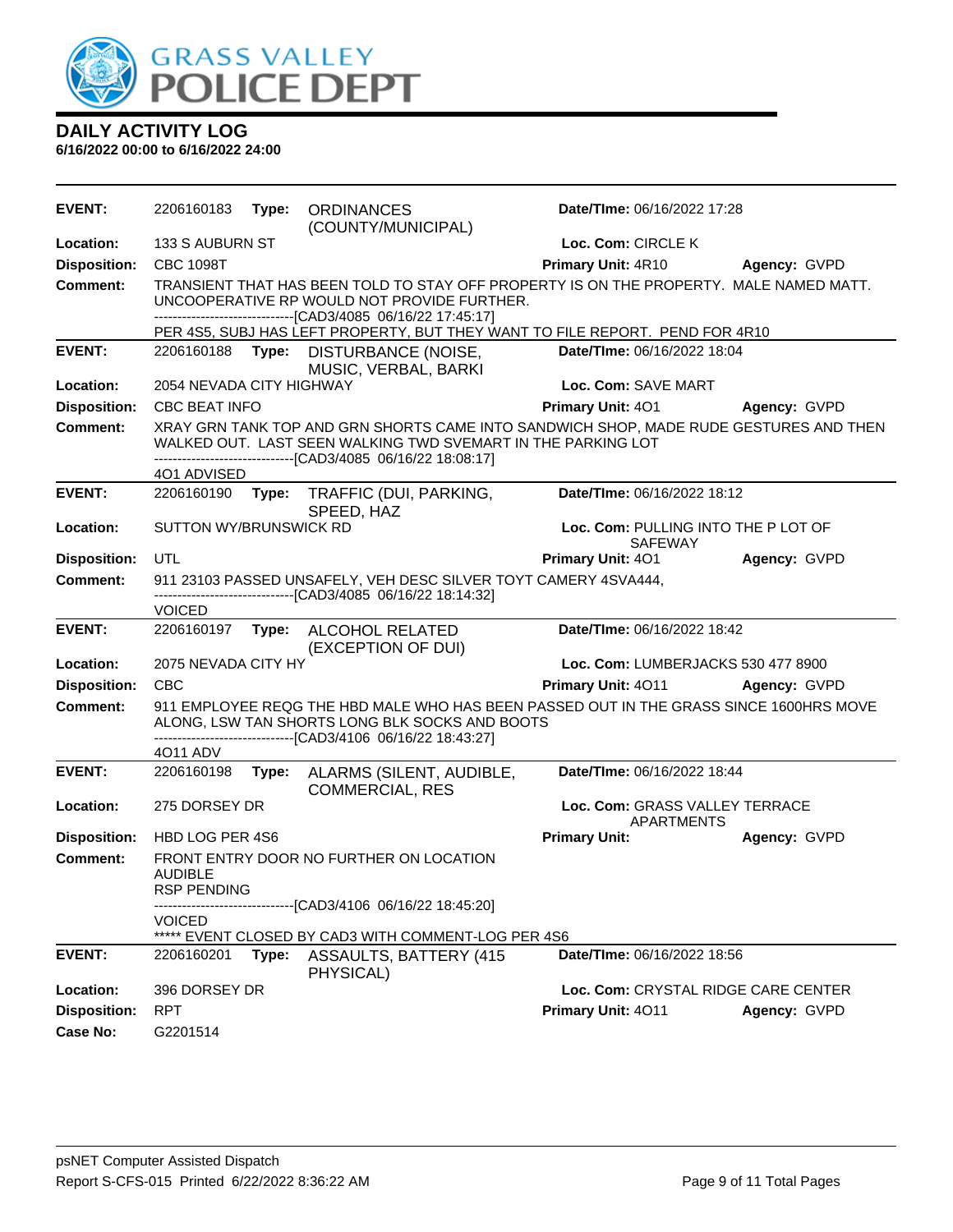

| <b>Comment:</b>            | SNMH, REQG 1021                                  |            |                                                                                                                                                                                      | RP RPTG CLIENT ACCUSED EMPLOYEE OF ABUSE, OCCURED 30MINS AGO PARTIES ARE SEP AND VIC IS AT   |                                          |
|----------------------------|--------------------------------------------------|------------|--------------------------------------------------------------------------------------------------------------------------------------------------------------------------------------|----------------------------------------------------------------------------------------------|------------------------------------------|
|                            |                                                  |            | -------------------------------[CAD3/4106 06/16/22 19:04:17]                                                                                                                         |                                                                                              |                                          |
|                            | 4011 ADV                                         |            |                                                                                                                                                                                      |                                                                                              |                                          |
|                            | WILL HANDLE WHEN AVAIL                           |            | -------------------------------[CAD3/4106 06/16/22 19:19:52]                                                                                                                         | ADDITIONAL 911 FROM RP UPSET NO LE IS ON SCENE AND IS WORRIED EMPLOYEE WILL LEAVE. ADV UNIT  |                                          |
|                            |                                                  |            | -------------------------------[CAD3/4106 06/16/22 19:38:58]<br>911 FROM ER REPORTING SAME ADV GVPD ALREADY HANDLING<br>-------------------------------[CAD3/4106 06/16/22 19:47:21] |                                                                                              |                                          |
|                            |                                                  |            | ISSUED CASE# G2201514 FOR AGENCY GVPD by UNIT 4011                                                                                                                                   |                                                                                              |                                          |
| <b>EVENT:</b>              |                                                  |            | 2206160202 Type: 911 UNKNOWN<br>(HANGUPS, ABAN'S)                                                                                                                                    | Date/TIme: 06/16/2022 19:06                                                                  |                                          |
| Location:                  | <b>152 NORTHRIDGE DR</b>                         |            |                                                                                                                                                                                      | Loc. Com:                                                                                    |                                          |
| <b>Disposition:</b>        | <b>HBD</b>                                       |            |                                                                                                                                                                                      | <b>Primary Unit:</b>                                                                         | Agency: GVPD                             |
| <b>Comment:</b>            | 911 OPEN LINE, CONVO HEARD<br>UNABLE TO CALLBACK |            |                                                                                                                                                                                      |                                                                                              |                                          |
|                            | ***** EVENT CLOSED BY CAD1                       |            | -------------------------------[CAD1/4056 06/16/22 19:19:11]<br>ON ADD CALLBACK RP STATED C4 ACCIDENTAL                                                                              |                                                                                              |                                          |
| <b>EVENT:</b>              |                                                  |            | 2206160204 Type: CITIZEN ASSIST (CIVIL<br>STANDBY'S, LOCKOUT                                                                                                                         | Date/TIme: 06/16/2022 19:27                                                                  |                                          |
| Location:                  | 1262 SUTTON WY                                   |            |                                                                                                                                                                                      |                                                                                              | Loc. Com: HOSPITALITY HOUSE 530 271 7144 |
| <b>Disposition:</b>        | CBC                                              |            |                                                                                                                                                                                      | Primary Unit: 4020                                                                           | Agency: GVPD                             |
| <b>Comment:</b>            | <b>CLEARANCE X1</b>                              |            |                                                                                                                                                                                      |                                                                                              |                                          |
| <b>EVENT:</b>              | 2206160209                                       | Type:      | TRAFFIC (DUI, PARKING,<br>SPEED, HAZ                                                                                                                                                 | Date/TIme: 06/16/2022 19:47                                                                  |                                          |
| Location:                  | CYPRESS HILL DR/ARCADIA DR                       |            |                                                                                                                                                                                      | Loc. Com:                                                                                    |                                          |
| <b>Disposition:</b>        | UTL                                              |            |                                                                                                                                                                                      | Primary Unit: 4D13 Agency: GVPD                                                              |                                          |
| Comment:                   | <b>GET HIT BY A CAR</b>                          |            |                                                                                                                                                                                      | RP REPORTING AN 8-9 YO ON A DIRTBIKE. PER RP J IS RIDING IN THE ROADWAY, RP CONCERNED HE MAY |                                          |
| <b>EVENT:</b>              |                                                  |            | 2206160210 Type: WELFARE CHECK                                                                                                                                                       | Date/TIme: 06/16/2022 20:03                                                                  |                                          |
| Location:                  | 210 SUTTON WY # 239                              |            |                                                                                                                                                                                      | Loc. Com:                                                                                    |                                          |
| <b>Disposition:</b>        | <b>CBC</b>                                       |            |                                                                                                                                                                                      | Primary Unit: 4020 Agency: GVPD                                                              |                                          |
| Comment:                   |                                                  |            | EARLIER TODAY IN REF TO EVENT 2206160175<br>-------------------------------[4O20/MDT 06/16/22 20:28]                                                                                 | CPS REQ WELFARE CHK ON J WHO WAS REPORTED TO HAVE BEEN PULLED BY HIS HAIR BY HIS MOTHER      |                                          |
|                            |                                                  |            | NEG CONT AT LISTED. RP WAS NOTIFIED. CBC FOR NOW                                                                                                                                     |                                                                                              |                                          |
| <b>EVENT:</b><br>Location: | 155 GLASSON WY # 215                             |            | 2206160212 Type: ALL OTHERS                                                                                                                                                          | Date/TIme: 06/16/2022 20:18<br>Loc. Com: SIERRA NEVADA MEMORIAL<br><b>HOSPITAL</b>           |                                          |
| <b>Disposition:</b>        | HBD LOG PER 4S6                                  |            |                                                                                                                                                                                      | <b>Primary Unit:</b>                                                                         | Agency: GVPD                             |
| Comment:                   |                                                  |            | 10-39 SNMH STAFF TO GO CHK ON PATIENT                                                                                                                                                | 911 FROM MALE WHO STATES 3-4 PEOPLE ARE HIDING IN HIS ROOM WANTING TO HARM HIM               |                                          |
|                            | 4S6 ADV                                          |            | ---------------------------[CAD3/4106 06/16/22 20:18:51]<br>***** EVENT CLOSED BY CAD3 WITH COMMENT-LOG PER 4S6                                                                      |                                                                                              |                                          |
| <b>EVENT:</b>              | 2206160221                                       | Type: FIRE |                                                                                                                                                                                      | <b>Date/Time: 06/16/2022 21:08</b>                                                           |                                          |
| Location:                  | 265 SUTTON WY                                    |            |                                                                                                                                                                                      | Loc. Com:                                                                                    |                                          |
| <b>Disposition:</b>        | <b>HBD</b>                                       |            |                                                                                                                                                                                      | <b>Primary Unit:</b>                                                                         | Agency: GVPD                             |
| <b>Comment:</b>            | ***** EVENT CLOSED BY CAD3                       |            | 911 RPT'G TRANSIENT WARMING FIRE BEHIND LISTED/XFER TO CALFIRE                                                                                                                       |                                                                                              |                                          |
| <b>EVENT:</b>              | 2206160225                                       | Type:      | FOLLOWUP                                                                                                                                                                             | Date/TIme: 06/16/2022 21:26                                                                  |                                          |